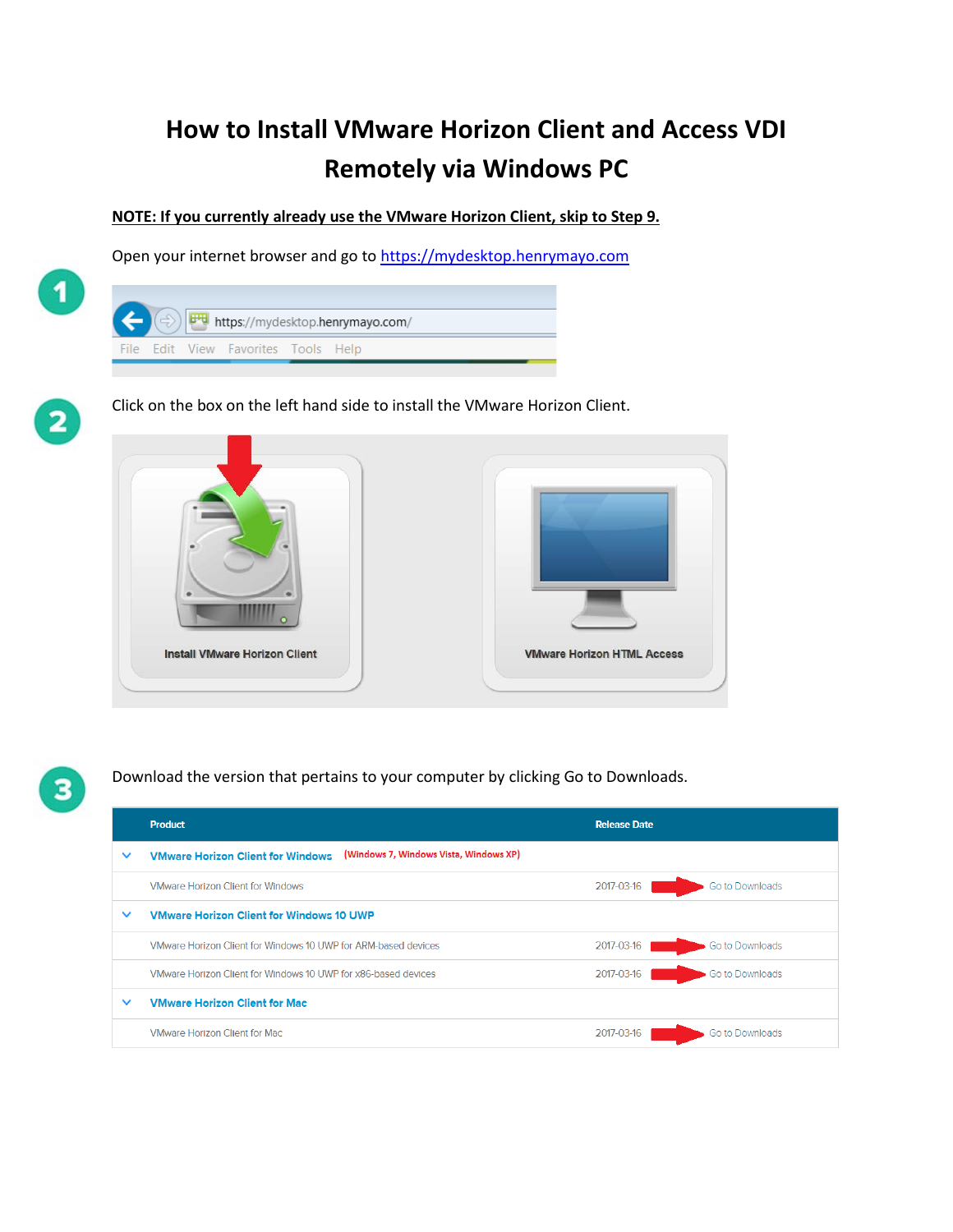Click on Download to download the VMware Horizon client to your computer.

| Download VMware Horizon Client for                                                                                                                                 | <b>Product Resources</b>                               |
|--------------------------------------------------------------------------------------------------------------------------------------------------------------------|--------------------------------------------------------|
|                                                                                                                                                                    | View My Download History                               |
| Windows                                                                                                                                                            | Product Info                                           |
|                                                                                                                                                                    | Documentation                                          |
| $4.4.0$ $*$                                                                                                                                                        | VMware View Mobile Client Privacy                      |
| <b>Select Version</b>                                                                                                                                              | Horizon View Community                                 |
| <b>Description</b><br>The VMware Horizon client for Windows                                                                                                        | How to get the Horizon (with View) Client<br>for Linux |
| Documentation<br><b>Release Notes</b>                                                                                                                              |                                                        |
| <b>Release Date</b><br>2017-03-16                                                                                                                                  |                                                        |
| <b>Product Binaries</b><br>Type<br><b>Product Downloads</b><br>Drivers & Tools<br>Open Source<br><b>Custom ISOs</b>                                                |                                                        |
| <b>Product/Details</b>                                                                                                                                             |                                                        |
| The VMware Horizon client for Windows                                                                                                                              | <b>Download</b>                                        |
| File size: 69.69 MB<br>File type: exe file                                                                                                                         |                                                        |
| <b>Read More</b>                                                                                                                                                   |                                                        |
|                                                                                                                                                                    |                                                        |
| Click Run to start installation.                                                                                                                                   |                                                        |
| Open File - Security Warning<br>x                                                                                                                                  |                                                        |
| Do you want to run this file?                                                                                                                                      |                                                        |
|                                                                                                                                                                    |                                                        |
|                                                                                                                                                                    |                                                        |
| Name: ea\Downloads\VMware-Horizon-Client-4.4.0-5171611.exe                                                                                                         |                                                        |
| Publisher: VMware, Inc.                                                                                                                                            |                                                        |
| Type: Application                                                                                                                                                  |                                                        |
| From: C:\Users\rodriguea\Downloa<br>Mware-Horizon-Client-                                                                                                          |                                                        |
|                                                                                                                                                                    |                                                        |
| Run<br>Cancel                                                                                                                                                      |                                                        |
| V Always ask before opening this file                                                                                                                              |                                                        |
| While files from the Internet can be useful, this file type can potentially<br>harm your computer. Only run software from publishers you trust What's<br>the risk? |                                                        |
|                                                                                                                                                                    |                                                        |
| Click I Agree & Install<br>▣                                                                                                                                       |                                                        |
| VMware Horizon Client Setup<br>$\infty$<br>$\qquad \qquad \Box$                                                                                                    |                                                        |
| <b>Install VMware Horizon Client</b><br>Choose your product settings                                                                                               |                                                        |
|                                                                                                                                                                    |                                                        |
| VMWARE END USER LICENSE AGREEMENT<br>$\blacktriangle$<br>$\equiv$                                                                                                  |                                                        |
| PLEASE NOTE THAT THE TERMS OF THIS END USER<br>LICENSE AGREEMENT SHALL GOVERN YOUR USE OF<br>THE SOFTWARE. REGARDI ESS OF ANY TERMS THAT $^\top$                   |                                                        |
| Choose the type of installation                                                                                                                                    |                                                        |
| O Typical (below are the current settings)                                                                                                                         |                                                        |
| - Internet Protocol: IPv4                                                                                                                                          |                                                        |
| - FIPS Cryptography: Not available on this machine                                                                                                                 |                                                        |
| - Included Features: USB, Log in as current user<br>Customize                                                                                                      |                                                        |
|                                                                                                                                                                    |                                                        |

 $\left| \bm{A} \right|$ 

6

6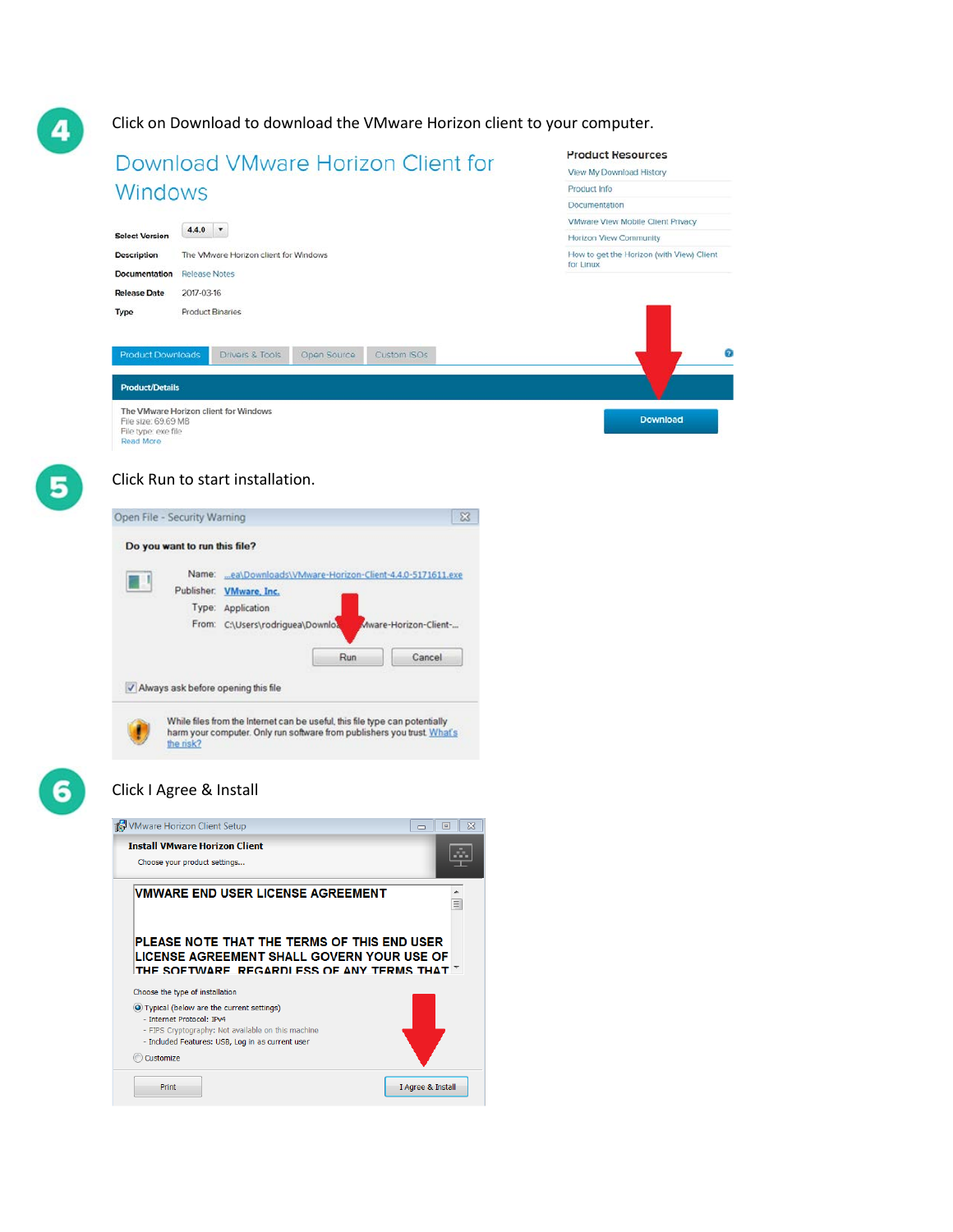## Click Finish.

| VMware Horizon Client Setup | $\infty$<br>▣<br>$\equiv$                                         |
|-----------------------------|-------------------------------------------------------------------|
| <b>vmware</b>               | <b>Completed the VMware Horizon Client Setup</b><br><b>Wizard</b> |
| VMware Horizon ™<br>Client  | Click the Finish button to exit the Setup Wizard.                 |
|                             | Einish<br>Cancel                                                  |



You will be prompted to restart your computer. **MAKE SURE TO SAVE ANY WORK BEFORE CLICKING YES.**





Locate VMware Horizon client on Desktop and double click on icon.



 $10$ 

Click on + New Server.

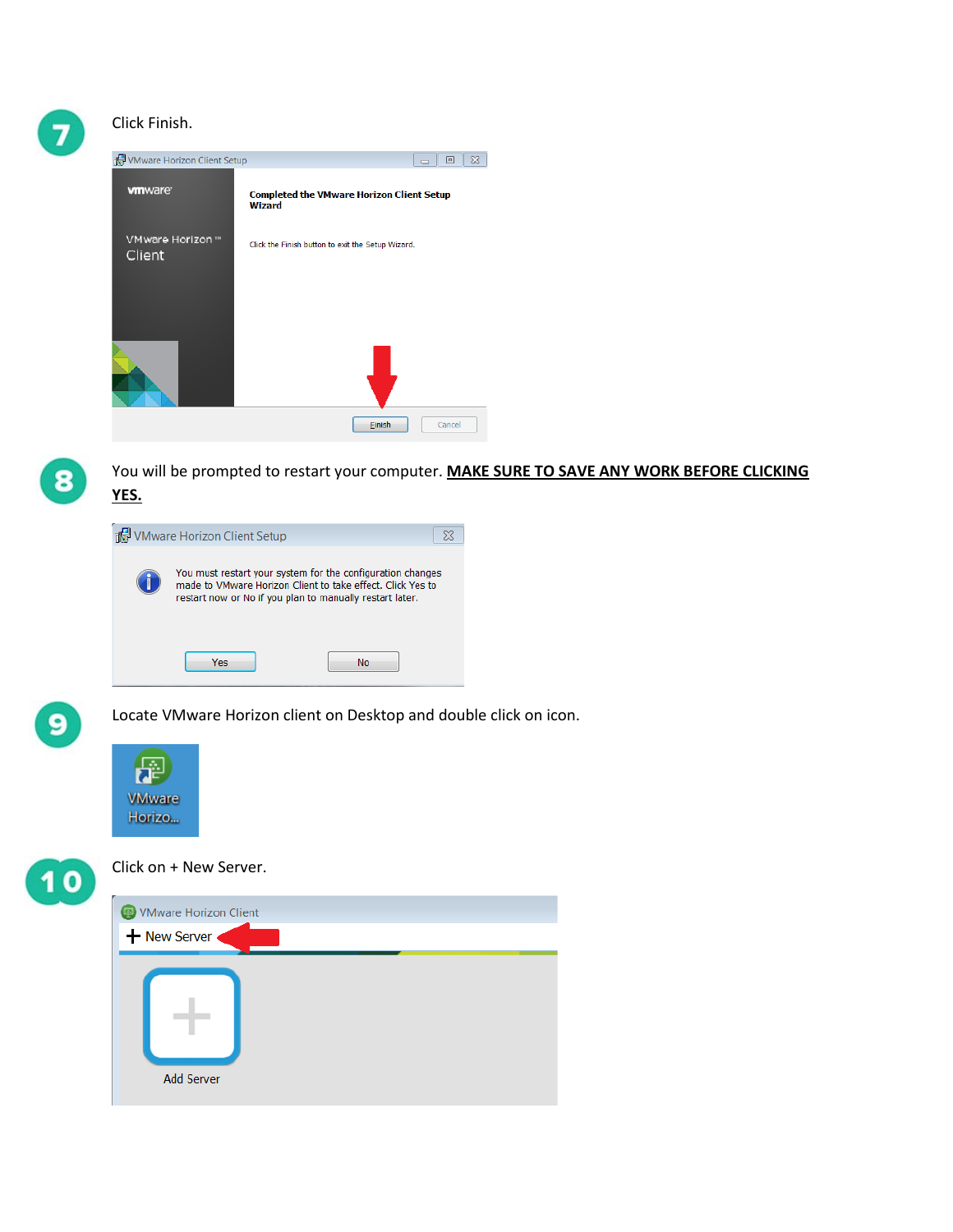1

 $\overline{\mathbf{1}}$ 

Type mydesktop.henrymayo.com and click Connect.

|                     | <b>VMware Horizon Client</b>                              |                  |                                 | ×      |          |
|---------------------|-----------------------------------------------------------|------------------|---------------------------------|--------|----------|
|                     | <b>wnware Horizon</b>                                     |                  |                                 |        |          |
|                     | Enter the name of the Connection Server                   |                  |                                 |        |          |
|                     | mydesktop.henrymayo.com                                   |                  |                                 |        |          |
|                     |                                                           |                  | Connect                         | Cancel |          |
|                     | Use network credentials (same as Citrix) and click Login. |                  |                                 |        |          |
|                     |                                                           |                  |                                 |        |          |
| <mark></mark> Login |                                                           |                  |                                 |        | ▣        |
|                     | <b>vmware Horizon</b>                                     |                  |                                 |        |          |
|                     | Server:                                                   |                  | https://mydesktop.henrymayo.com |        |          |
|                     | User name:                                                | rodriguea        |                                 |        |          |
|                     | Password:                                                 |                  |                                 |        |          |
|                     | Domain:                                                   | <b>HENRYMAYO</b> |                                 |        | $\infty$ |

 $13$ 

Once you login, click on the box labeled External HM Desktops.